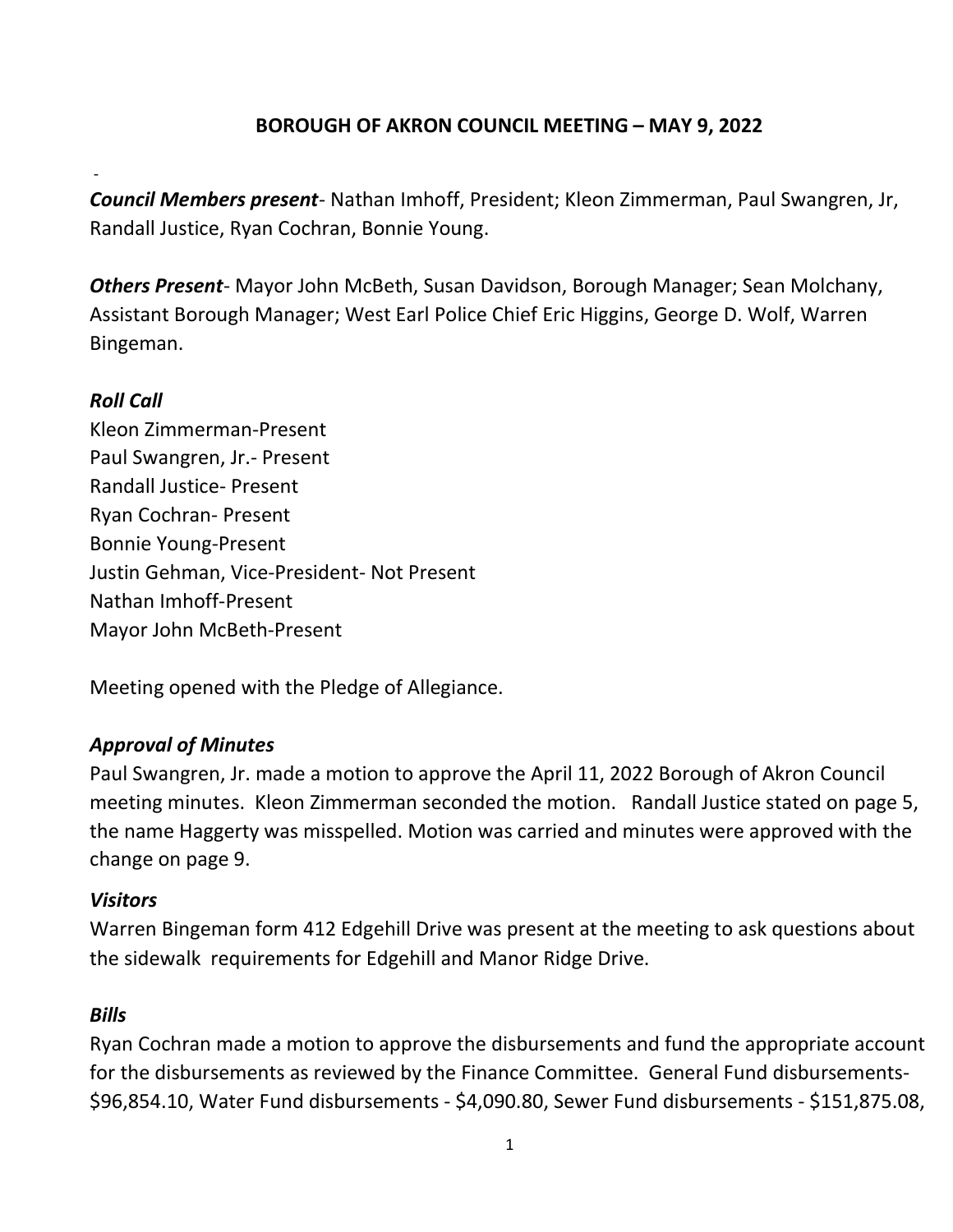Capital Projects disbursements - \$16,530.40. Kleon Zimmerman seconded the motion. Motion carried.

# Reports

## Police Report

Chief Higgins distributed the March 2022 Police report to Council and Mayor and will have the April 2022 report to them later.

Chief Higgins did receive the radar message board. Chief Higgins is planning on updating the crime watch page sometime in the near future.

 Paul Swangren, Jr. asked about the accreditation process. Chief Higgins mentioned that the policy phase is about 15% completed and should be completed by August or September of this year.

### Mayor Report

Nothing at this time.

#### Borough Manager

The April 2022 financials have been reconciled and the May 2022 have been reviewed by the Finance Committee.

The Borough Manager mentioned that there has been few issues with the 2022 Real Estate bills being collected by the Lancaster County Treasurer's Office.

The accounts have been set up with the Ephrata National Bank- General and Non-Uniform Accounts. The Fulton Bank Tax Collector Account and the Non-Uniform Account have been closed. All credit card payments for water/sewer, building permits etc are now going into the Ephrata National Bank account. The Borough Solicitor is finalizing the paperwork for the bank loan for the unfunded police liability and the line of credit.

The water loop grant money reimbursement in the amount of \$214,653.00 has been deposited in the Water Reserves Account.

The ARPA reports due to the Treasury Department were sent prior to the April 30, 2022 deadline. Staff will be completing the application for the County ARPA funds before the August 31, 2022 deadline.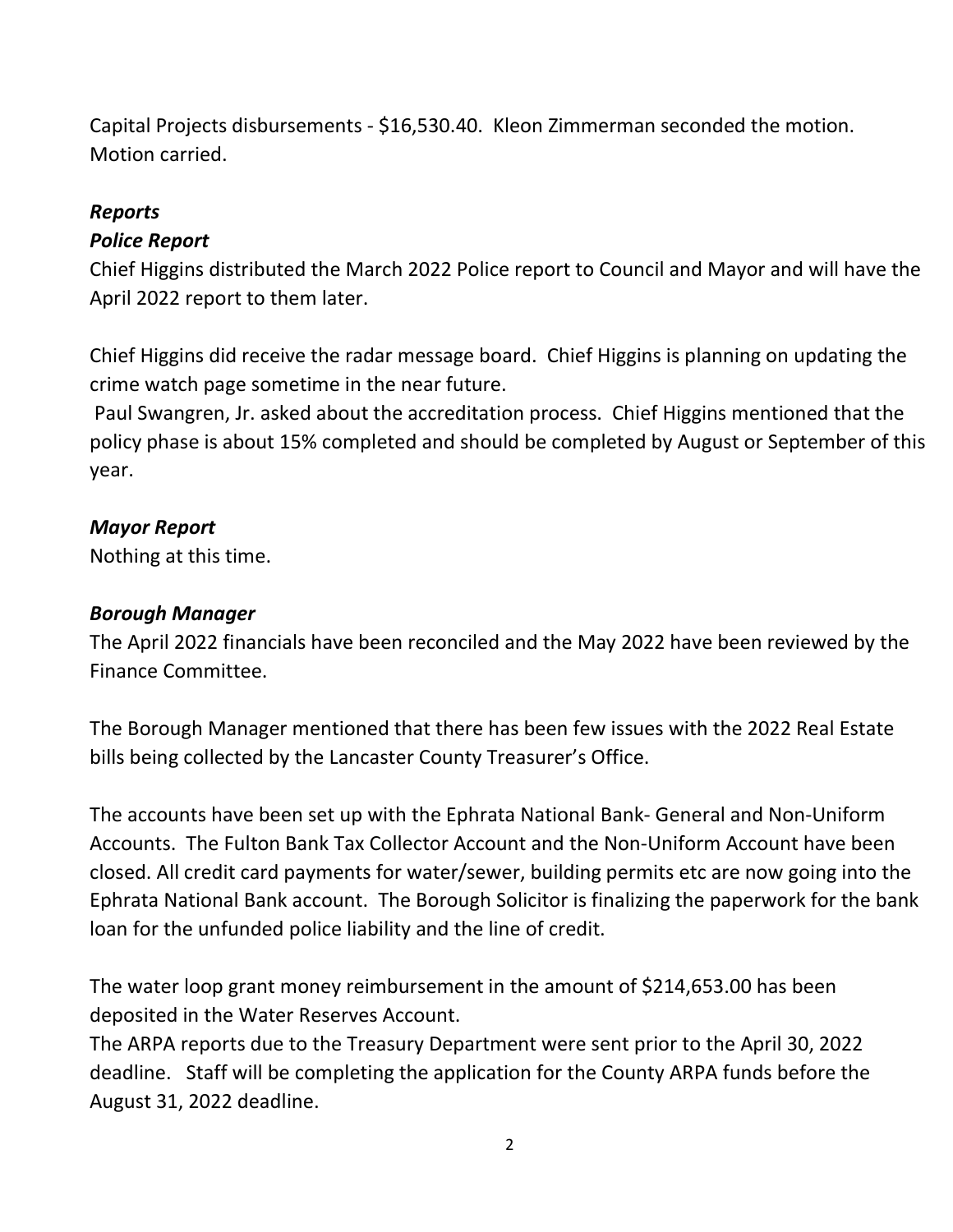Akron Lions Club is getting roof quotes for Pav#1 and the bathrooms and n is waiting to hear back from the Lions Club.

Akron Day in the Park is scheduled for Saturday, June 11, 2022.

Staff is waiting on cost estimates for the park house.

Staff is preparing a resolution for records destruction and will try to have the resolution completed by the next meeting.

Mr. Rehab has completed the televising work on Manor Ridge, Edgehill Drive, Tobacco Road, Millway Road interceptor and Tobacco Road interceptor.

The Ninth Street Project was completed by Affordable Paving and a payment request is in the Council books. There are a few items that need to be addressed before final payment including 1) gravel and millings to be cleaned from the bottom the inlets 2) saw cut across the street shat was not used needs sealed 3) double yellow center line and whit pavement markings shall be placed on the new pavement and where construction has obscured portions of the existing markings on existing pavements.

Water/sewer bills will be mailed on May 13, 2022.

Thomas Murray, Jr. has accepted the Public Works Supervisor position.

The Active Transportation Plan and Walkworks Sidewalk Grant is ongoing and the proposal for the sidewalk inventory has been given to Lancaster Civil.

Sean Molchany is updating the current zoning ordinance and will have a draft by mid-year to the Akron Borough Planning Commission for their review.

No Zoning Hearings or Planning Commission meetings at this time.

The Lancaster County Borough's Association held a meeting on Wednesday, April 25, 2022 at the Clipper Stadium. Nathan Imhoff, Justin Gehman, Bonnie Young and Sue Davidson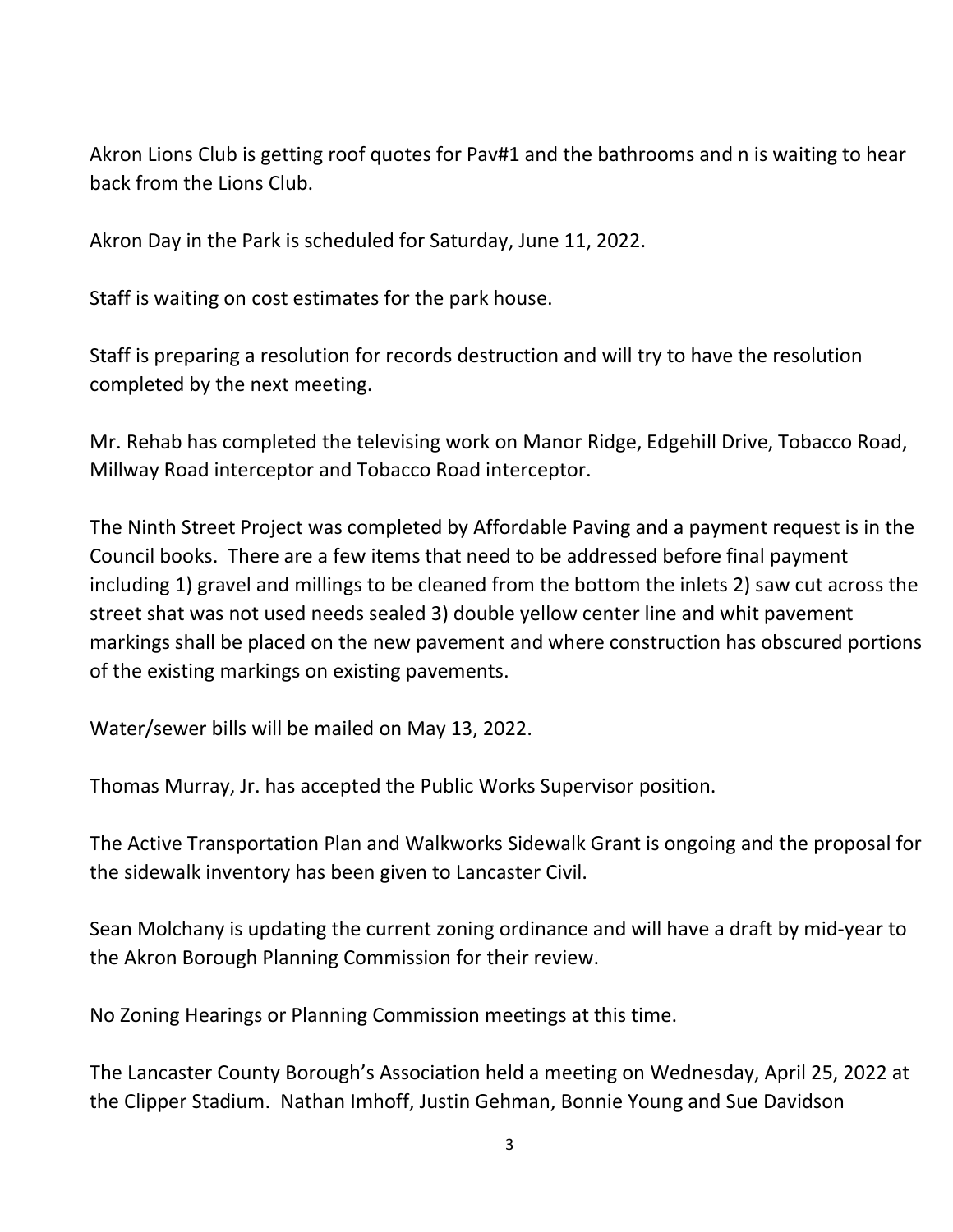attended the meeting. Agenda items included Lancaster County's ARPA Funding Program, Civil Service Resolution, and Infrastructure & home Repair Program and Funding Availability. County Commissioners Ray D'Agostino, Josh Parsons and John Trescot were also present at the meeting.

The past two months I have been trying to contact the IRS to receive our EIN# on an IRS form so to move forward with the PA Water Assistance Program. I contacted Congressman Lloyd Smucker's office and they too are trying to help. My suggestion to Council is if I hear nothing from the IRS then would Council rescind their motion to not be part of this program.

Zoning Hearing Board- Alternates- 3 year- David Lausch has indicated he is willing to serve as the alternate and have him forward a resume to Council.

There is an opening on the Vacancy Board for a two-year term and also vacancies on the Building Code Appeals Board.

Staff will contact the Akron Lions Club about moving their medical equipment from the shed in the Roland Park?????

Nathan Imhoff requested that the engineer report have it's a separate tab in the Council books.

### Finance Report

Ryan Cochran read into the minutes the April 2022 month-end totals.

| April 30, 2022      |              |
|---------------------|--------------|
| <b>General Fund</b> | \$18,899.84  |
| Water Fund          | \$884.72     |
| Sewer Fund          | \$201,345.30 |
| Highway Aid         | \$168,599.43 |

| General Fund Reserves |              | <b>General Fund Reserves</b> |              |
|-----------------------|--------------|------------------------------|--------------|
| Restricted            |              | Restricted (Goal)            | \$302,363.00 |
| Operating             | \$160,076.35 |                              |              |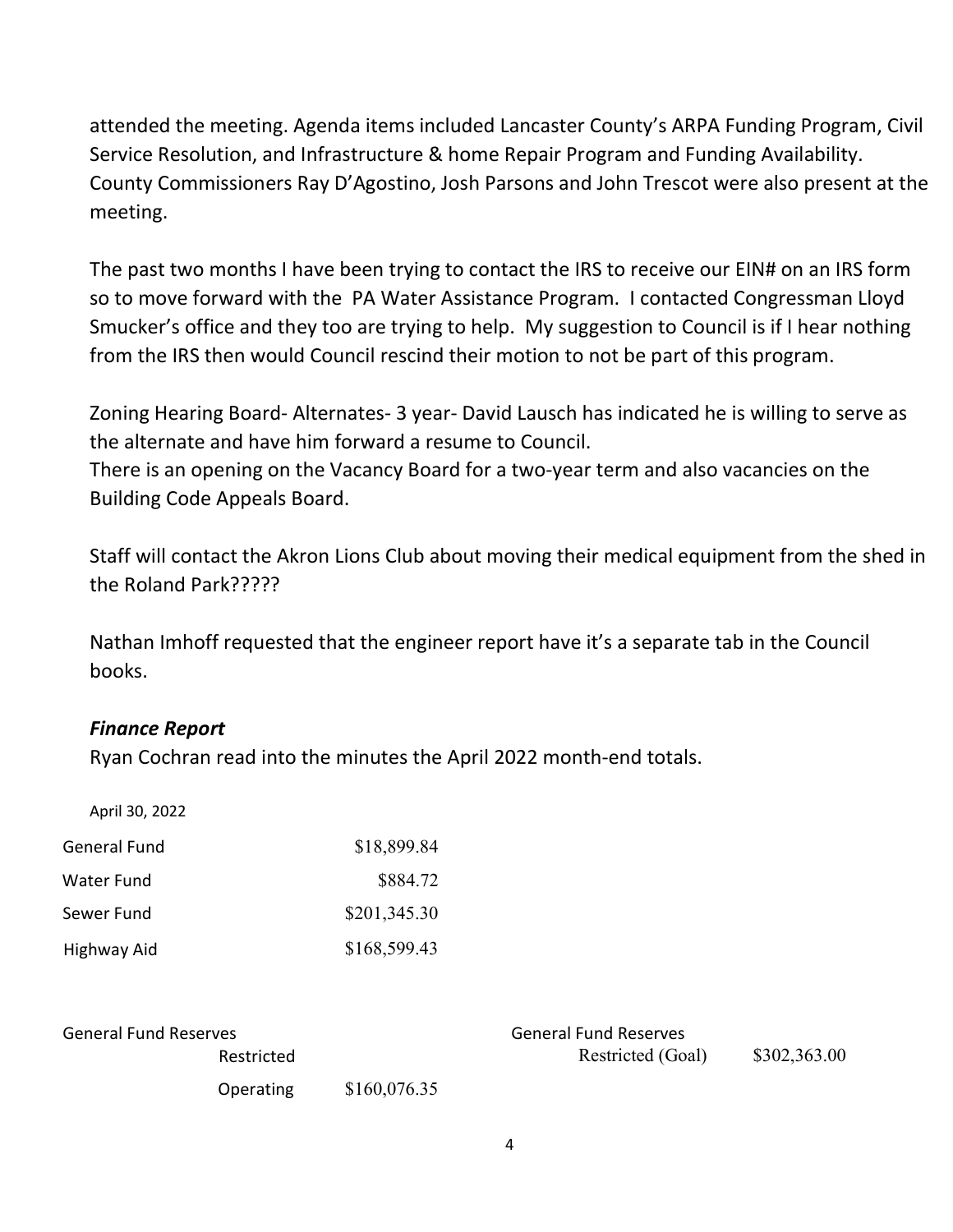|                            | Capital      | \$318,439.78   |
|----------------------------|--------------|----------------|
|                            | Total        | \$478,516.13   |
| <b>Water Fund Reserves</b> |              |                |
|                            | Restricted   | \$72,992.00    |
|                            | Operating    | \$199,625.16   |
|                            | Capital      | \$0.00         |
|                            | Total        | \$272,617.16   |
| <b>Sewer Fund Reserves</b> |              |                |
|                            | Restricted   | \$121,822.00   |
|                            | Operating    | \$303,938.76   |
|                            | Capital      | \$0.00         |
|                            | <b>Total</b> | \$425,760.76   |
| <b>Capital Projects</b>    |              | \$375.95       |
| <b>Community Fund</b>      |              | \$2,030.05     |
|                            |              |                |
|                            | Total        | \$1,569,029.34 |
| Escrow                     |              | \$18,559.16    |

Total \$302,363.00

The Borough Manager submitted an updated Reserves Sheet showing the Restricted General Fund Reserves showing a balance of \$158,000.00 as of May 9, 2022 and a goal to add another \$144,363.00 to reach a balance of \$302,363.00.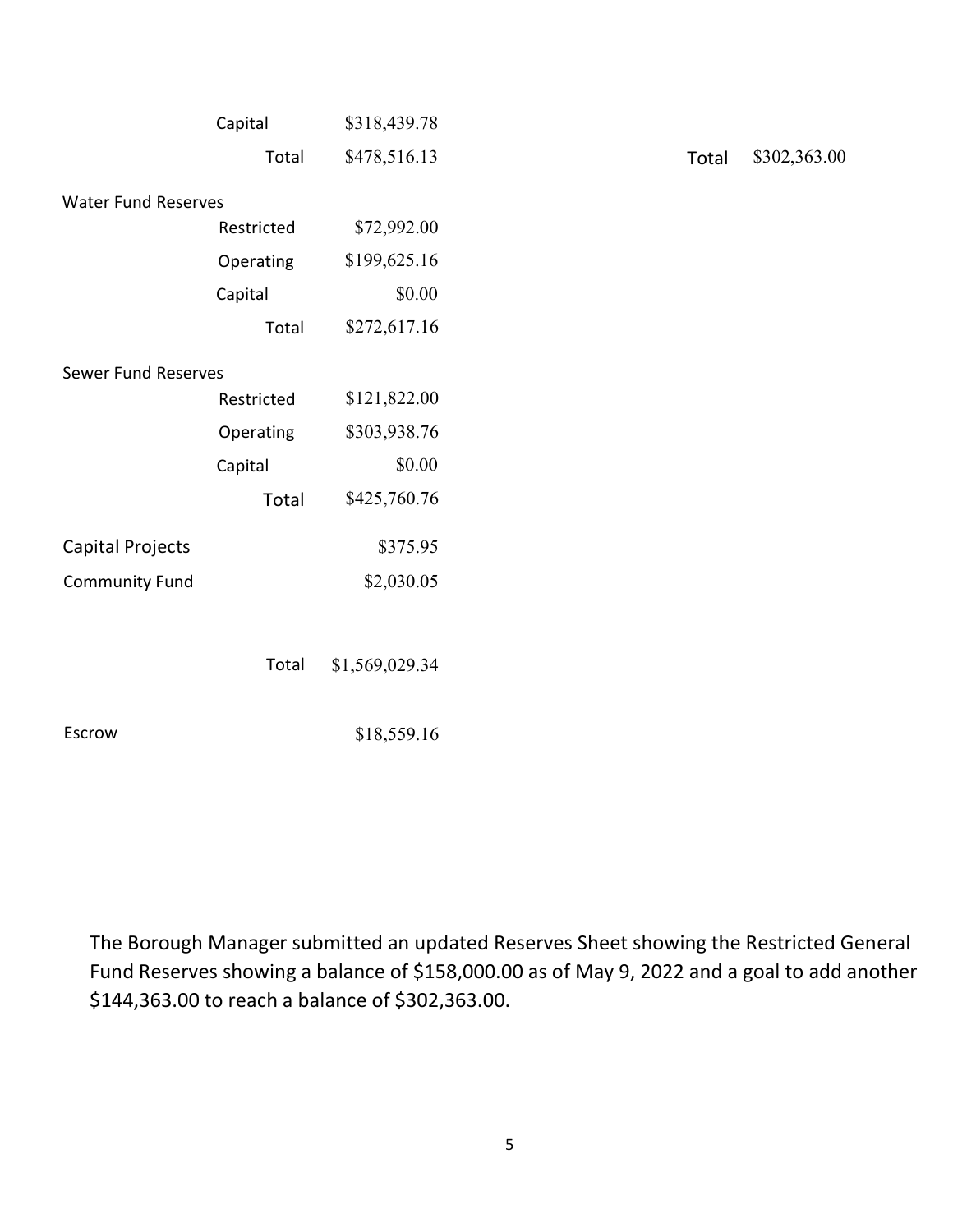| <b>General Fund Reserves</b> |                | <b>General Fund Reserves</b>   |
|------------------------------|----------------|--------------------------------|
| Restricted                   | \$158,000.00   | Restricted (Goal) \$146,363.00 |
| Operating                    | \$160,076.35   |                                |
| Capital                      | \$318,439.78   |                                |
| <b>Total</b>                 | \$636,516.13   |                                |
| <b>Water Fund Reserves</b>   |                |                                |
| Restricted                   | \$72,992.00    |                                |
| Operating                    | \$199,625.16   |                                |
| Capital                      | \$0.00         |                                |
| <b>Total</b>                 | \$272,617.16   |                                |
| <b>Sewer Fund Reserves</b>   |                |                                |
| Restricted                   | \$121,822.00   |                                |
| Operating                    | \$303,938.76   |                                |
| Capital                      | \$0.00         |                                |
| <b>Total</b>                 | \$425,760.76   |                                |
| <b>TOTAL RESERVES</b>        | \$1,334,894.05 | <b>UPDATED</b><br>5/9/22       |

# Community Relations Report

Bonnie Young mentioned that she interviewed Jeff Shirk and Dennis Stauffer from the Akron Lions Club about Akron Day in the Park. Bonnie also mentioned that law firm of Haggerty, Silverman & Justice will sponsor the summer concerts in the Roland Park. The first concert – Rizzetta's Tones is Sunday, June 5, 2022 at Pav#2 in the Roland park.

Bonnie also mentioned that she attended the Akron Implementation Committee meeting. Dennis Stauffer from the Akron Lions Club and asked for volunteers to help at Akron Day in the Park (parking cars).

Bonnie also mentioned that Fred Yochum has volunteered to write a manual for the new Borough webpage.

### Parks & Property Report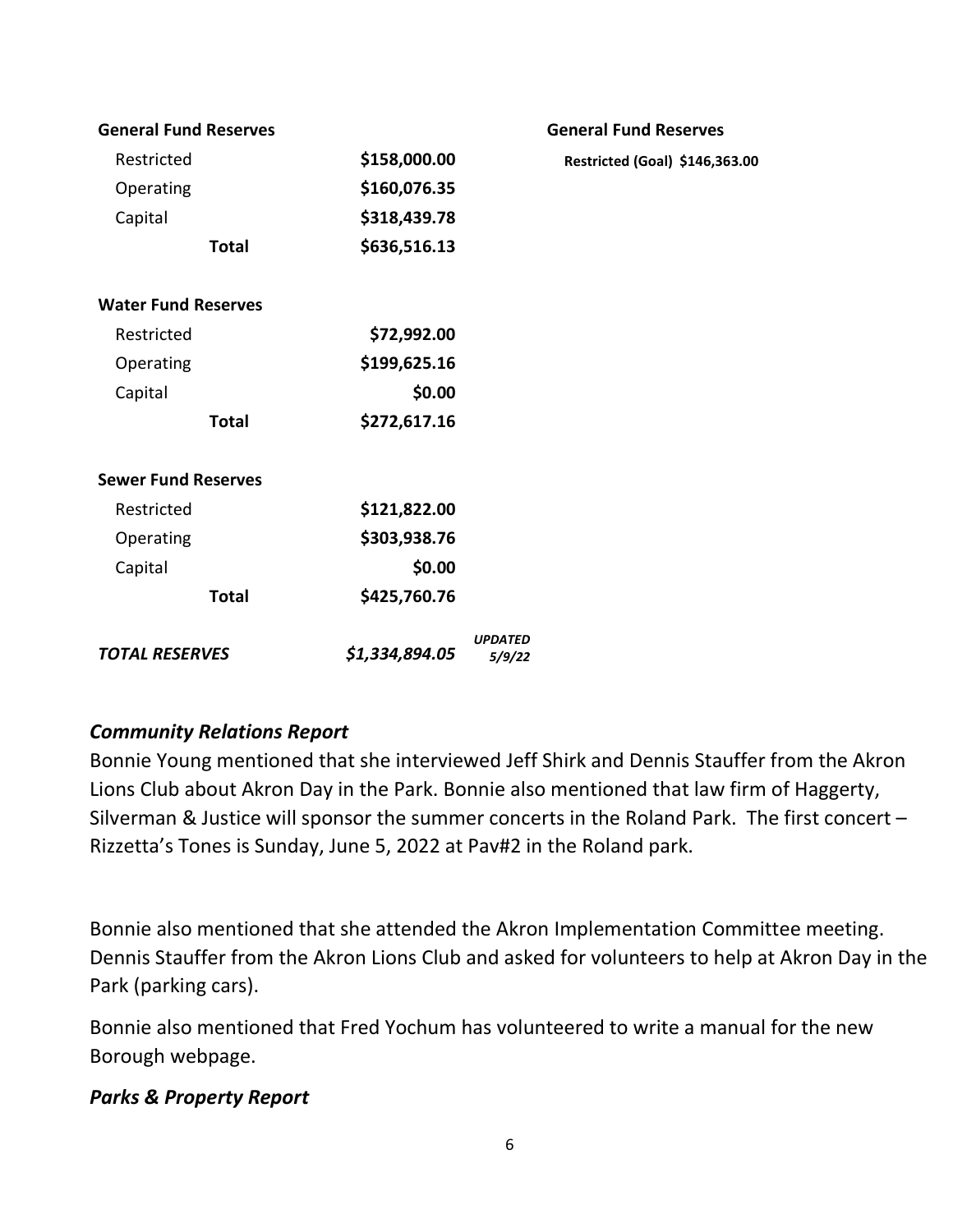Randall Justice distributed pictures of a proposed pavilion at the Colonial Park. Eby Exteriors submitted a proposal of just below \$25,000.00. The proposed size of the pavilion is 20'x28'. It was mentioned that Eby Exteriors is a CoStars vendor. Not included in the proposal is permit/inspection fees, surveying, excavating, stone base, concrete, landscaping, painting, staining or finishing.

Staff suggested we install electric in the pavilion.

Paul Swangren, Jr. mentioned that ADA access and location will be a key and should have sealed plans.

This will be on the agenda for the next meeting.

# Personnel Committee Report

Paul Swangren, Jr. mentioned Tom Murray,Jr. is now the Public Works Supervisor and has moved the Public Works Dept to the Borough Municipal Office Building. The mowing contractor has started last week.

Staff is in the process of hiring another FT public works employee and a seasonal part-time employee.

### Streets Committee Report

Council will discuss the Manor Ridge/Edgehill Drive sidewalk issue next meeting and a representative for C.S. Davidson will also be at the meeting to answer any questions.

# Public Utilities Committee

Kleon Zimmerman mentioned that Mr. Rehab has completed the televising work.

Kleon also mentioned that we had a rain event this past weekend and we need to get Public Works to pull manholes.

Kleon asked if Mr. Rehab would run into a major problem would they contact us? Staff will check with Tom Murray, Jr.

Sean Molchany mentioned staff is waiting to hear back from Entech about the standpipe. Paul Swangren, Jr. asked if there are any inspections that are covered under grants.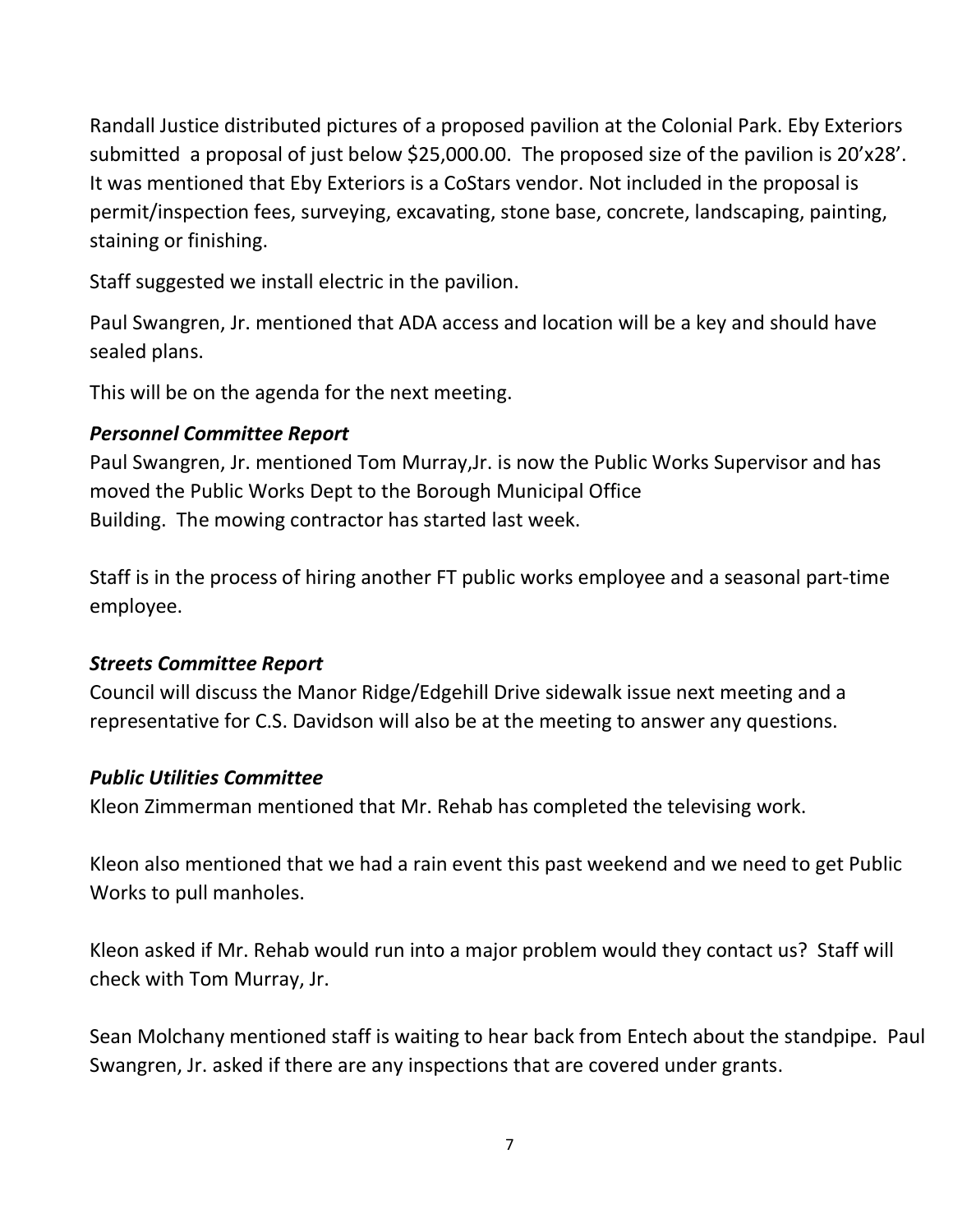Kleon also mentioned that he noticed problems on S. Ninth Street from Affordable Paving. There is sealant on the sidewalk and need to reseal that cut along the culverts????

Nathan Imhoff mentioned that Ephrata National Bank had a high reading on their water bill and PW checked the meter with an analyzer. It showed there was a leak.

### Old Business

Nothing new to report on the Animal Shelter ordinance. Staff is waiting for any information back from Chief Higgins.

Manor Ridge/Edgehill Drive will be discussed at the next meeting and will have a more descriptive item on the agenda and the Borough engineer will also be attending the meeting.

Paul Swangren, Jr. mentioned it would be helpful to have information on who responsibility is taking care of depressed curb by the storm inlet and fire hydrant replacement and all of this should be clarified.

### Rail Trail Signal

Council decided to keep the Rail Trail Signal the same because we are not having issues and it is working. This item will be removed from the agenda.

# Other Business

The Ninth Street Drainage Payment request will be tabled until the next meeting.

Ryan Cochran made a motion to have staff prepare a resolution for records destruction. Paul Swangren, Jr. seconded the motion. Motion carried.

There is a request from a resident to formally name an unnamed tributary that runs through their property (Oak Street) and he is asking for support from Council. The resident would like to name the tributary Warbler's Run. Kleon Zimmerman mentioned that this resident has cut down a lot of shrubs. Sean Molchany mentioned that the resident is working with Land Studies and is replanting native species.